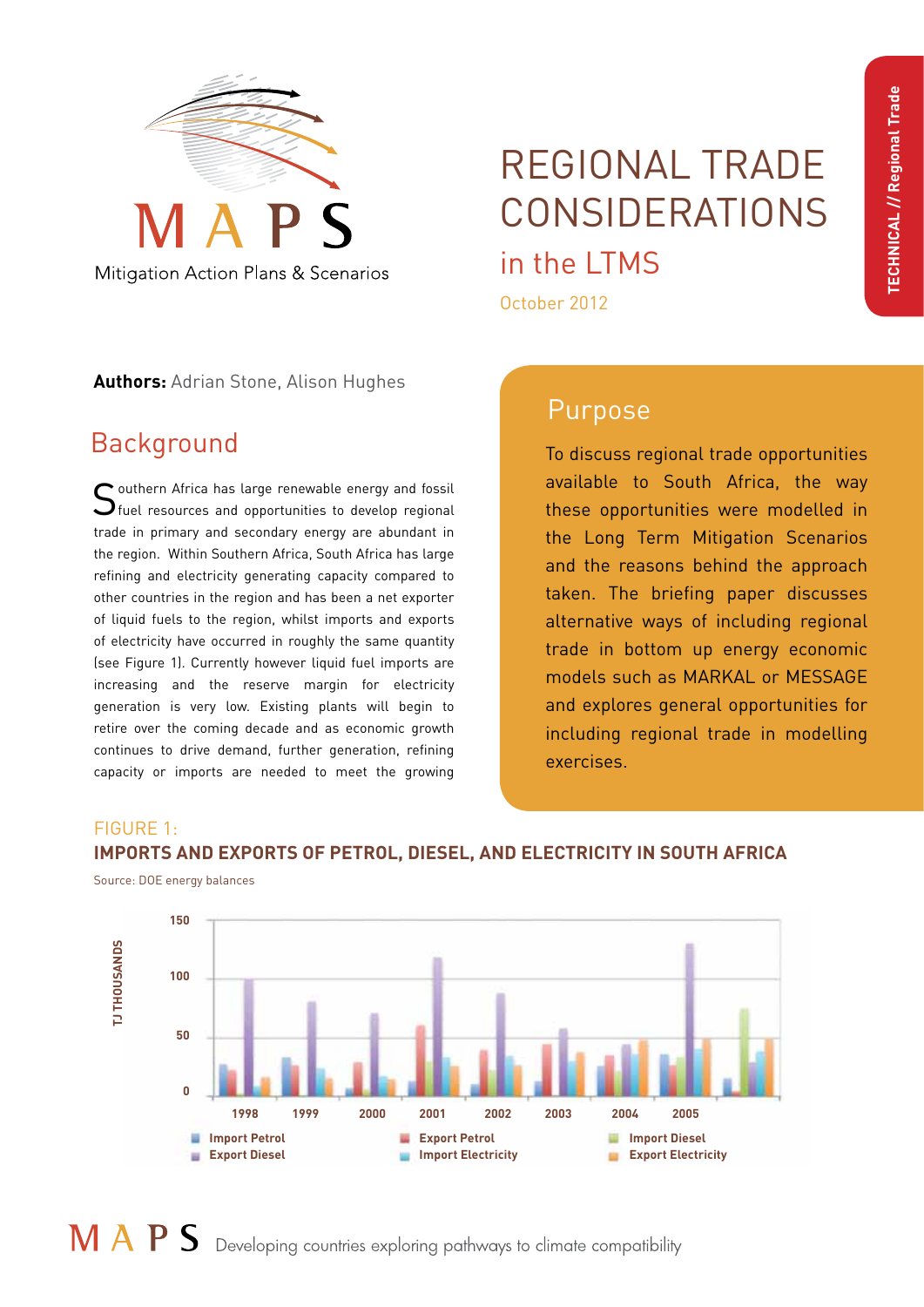needs of the economy. South Africa therefore faces two questions, whether to build further refining capacity or import liquid fuels, and whether to import electricity or rely on locally built plants.

Historically coal has been the most economical way to produce base load electricity in South Africa, and over 90% of local generating capacity lies in coal fired power plants. Due to the large reliance on coal for electricity generation, thermal industrial needs and liquid fuels production, South Africa has a relatively high greenhouse gas (GHG) footprint both in per capita and in economic terms. Electricity generation accounts for around 40% of the GHG emissions. Importing electricity from hydro plants in the region, as well as other renewable energy (RE) could greatly reduce South Africa's carbon footprint. South Africa could also benefit economically if trade allows a reduction in the cost of mitigation, or the cost of energy for the economy. There are many opportunities for imported hydro from the region, shown in Table 1, many of these options have levelised costs below that of South African coal fired power plants and are therefore attractive.

There is also opportunity to import electricity from future coal and gas plants in the region. Regional trade of electricity is however only possible through a large interconnected grid. In Southern Africa this grid has

## linkages in South Africa, parts of Botswana and Zimbabwe and it extends in the west to Walvis Bay in Namibia and Ruacana in Angola, in the north to Inga in the DRC and to Mozambique in the east. Trade in other fuels can take place via the road and rail network, pipelines and ports.

# 1. Consideration of regional trade in the South African **LTMS**

Countries within the Southern African geographical<br>
C region have very different climates and topography which results in a range in the potential for renewable energy between countries within the region. Whilst there would be opportunity to import electricity generated by wind, solar and hydro, South Africa already has large solar and wind resources, and electricity from wind and solar resources outside South Africa were not included explicitly in the LTMS model as there was no cost advantage to doing so.

South Africa is a relatively arid water-scarce country compared to its neighbours and has limited hydropower potential. Imports of electricity from hydropower plants in the region were included explicitly in the model for

|                                    | <b>EXISTING HYDRO</b> |                                     |                                      | <b>IDENTIFIED HYDRO PROJECTS</b> |                                     |                                      |
|------------------------------------|-----------------------|-------------------------------------|--------------------------------------|----------------------------------|-------------------------------------|--------------------------------------|
| <b>COUNTRY</b>                     | <b>CAPACITY</b>       | <b>AVERAGE</b><br><b>GENERATION</b> | <b>DRY YEAR</b><br><b>GENERATION</b> | <b>CAPACITY</b>                  | <b>AVERAGE</b><br><b>GENERATION</b> | <b>DRY YEAR</b><br><b>GENERATION</b> |
|                                    | <b>MW</b>             | <b>GWh</b>                          | GWh                                  | <b>MW</b>                        | GWh                                 | <b>GWh</b>                           |
| Angola                             | 474                   | 2595                                | 1713                                 | 3580                             | 2063                                | 1 3 6 2                              |
| <b>Botswana</b>                    | $\qquad \qquad -$     | $\overline{\phantom{a}}$            |                                      | -                                | $\overline{\phantom{a}}$            | $\overline{\phantom{a}}$             |
| Democratic<br>Republic of<br>Congo | 2 3 3 3               | 14 2 5 9                            | 11 183                               | 40 384                           | 331 663                             | 279 403                              |
| Lesotho                            | 73                    | 414                                 | 274                                  | 190                              | 500                                 | 330                                  |
| Malawi                             | 278                   | 1391                                | 919                                  | 614                              | 4885                                | 3 2 2 4                              |
| Mozambique                         | 2 1 2 2               | 15 604                              | 12 107                               | 2 5 5 2                          | 12678                               | 7680                                 |
| Namibia                            | 240                   | 1 3 9 5                             | 921                                  | 360                              | 1724                                | 1 1 3 8                              |
| South Africa                       | 665                   | 878                                 | 583                                  | 2832                             | ٠                                   | $\overline{\phantom{a}}$             |
| Swaziland                          | 62                    | 202                                 | 134                                  | ÷                                | 77                                  | 51                                   |
| Tanzania                           | 561                   | 1525                                | 1 1 6 1                              | 1972                             | 2825                                | 1865                                 |
| Zambia                             | 1752                  | 10 043                              | 7778                                 | 1484                             | 11836                               | 9067                                 |
| Zimbabwe                           | 750                   | 4 0 0 0                             | 3 1 3 7                              | 1 1 0 0                          | 7 2 8 0                             | 5710                                 |
| Total                              | 9 3 1 0               | 52 306                              | 39 910                               | 55 068                           | 375 531                             | 309 830                              |

## TABLE 1: **HYDRO POTENTIAL IN SOUTHERN AFRICA**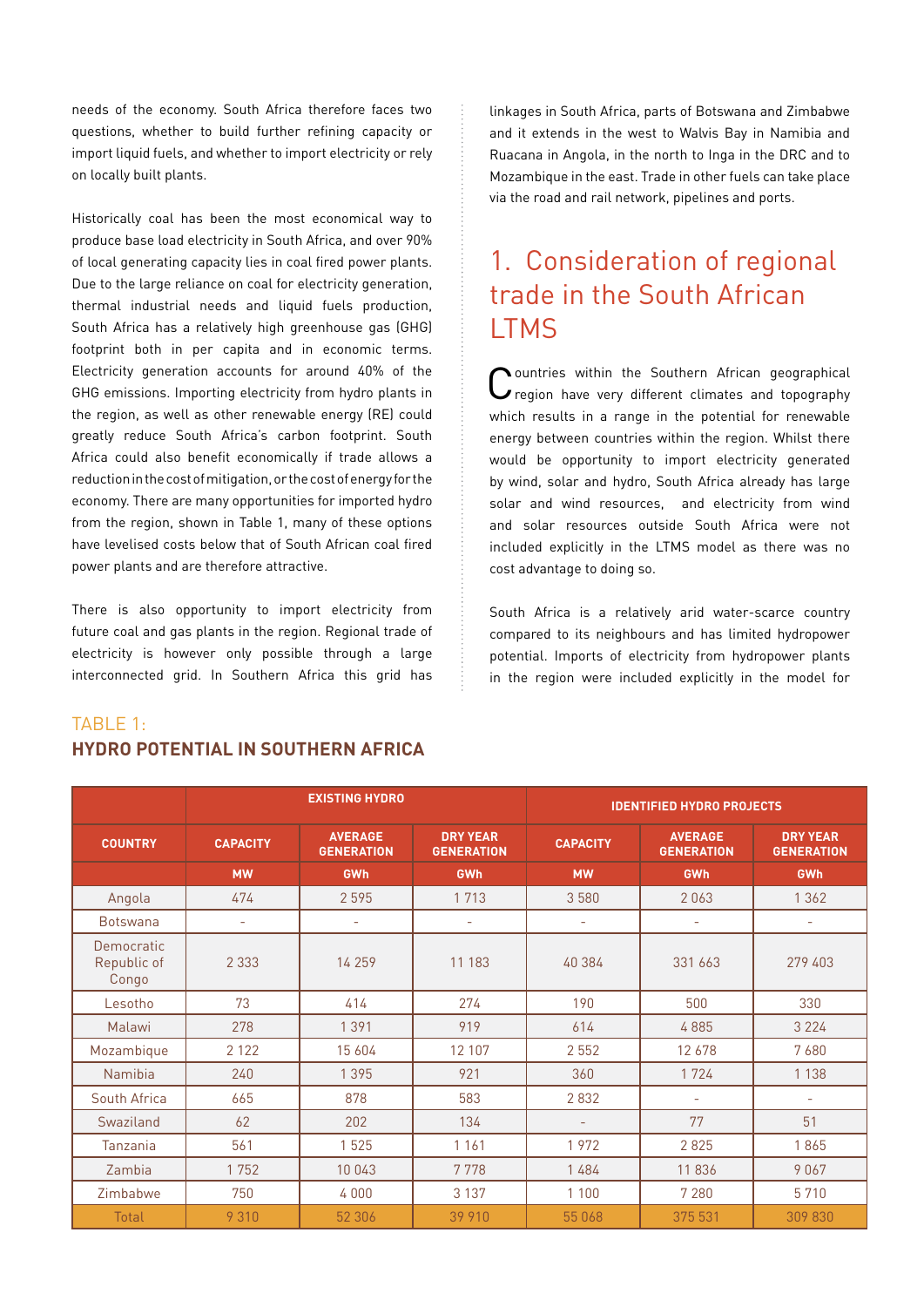Mepanda Uncua and Cohora Bassa in Mozambique. Imports from Inga were considered but not included due to the percieved risk of instability in the Democratic Republic of Congo at the time. When Inga is included, it is a preferred option; therefore the exclusion of Inga was based on a scenario building team (SBT) directive.

At the time of modelling the LTMS a large coal-fired power station was being planned in Botswana. 70% of the electricity that could have been generated by the plant was available as an import to South Africa and was therefore included as a supply option. Gas fields in neighbouring countries offer opportunities to either import gas for combined cycle gas turbines (CCGT's) or import electricity from CCGT's. The LTMS model included imported gas fired electricity from Namibia, supplied from the Kudu gas fields, as a power sector option.

All imported electricity was assigned the levelised cost of generating electricity from the plant which differs between plants and therefore each plant is included explicity in the model. Transmission losses were taken into account but did not exceed transmission losses of plants located in South Africa. All costs attached to imported electricity were discussed in the SBT meetings and agreed to by the stakeholders. This was not an easy process, and required several meetings, as well as the creation of a smaller technical group which finally agreed on the costs.

A critical decision in setting up the LTMS model was whether to include or exclude the emissions from fossil fuel fired stations in neighbouring countries. Through the SBT it was decided that any electricity generated in neighbouring countries would not have emissions allocated to it following the methodology for accounting for emissions developed by the IPCC (2006). Electricity from plants located outside South Africa's borders were therefore free of carbon taxes in the carbon tax scenario. The exclusion of emissions from plants located outside South Africa avoids double counting where both suppler and buyer count carbon in their national accounts. However it introduces the possibility of 'carbon leakage' whereby one country buys electricity from another country with low national emissions and thereby appears to have a low carbon intensity economy.

A model optimised on emission and cost criteria may therefore maximise imported coal-fired electricity. Carbon leakage is discussed in more detail below in

Section 2.1.

# 1.1 Limits to regional trade

There are no official policies in South Africa which directly restrict the trade of electricity. However due to energy security concerns imported electricity was capped at 15% of total national supply in the LTMS model.

Infrastructure requirements are clearly a limit to fuel and electricity trade. Infrastructure caps were not directly modeled, as the LTMS model treated South Africa as a single node, accounting for the cost of transmission and distribution in a single generic technology.

South Africa became a signatory to the Kyoto Protocol in mid-2002. As an Annex 3 country, there is no emissions target for South Africa, and therefore no emissions trading is considered although South Africa can sell Clean Development Mechanism (CDM) credits.

## 1.2 Modelling regional trade

The LTMS used a single region model which included the regional trade of electricity and other fuels as imports and exports only and thus did not account for increasing demand in neighbouring countries, and the consequent impact on tradable electricity in the region. This can be done with a multi-region model where capacity in each region and demand in each region is modeled explicitly and imports to South Africa would be competing with demand in other countries. In the Southern African context this is very significant because many countries import energy in the form of electricity, refined liquid fuels and coal from South Africa. Many of these countries are growing fast, albeit from a small base, and utilities and industries in South Africa could well expand to meet this demand as well as demand within South Africa.

# 2 Beyond the LTMS: future considerations in modelling regional trade

ince the time of the LTMS, the modelling and  $\bigcup$  development of climate change mitigation actions have taken new directions, and some of these have dealt specifically with regional and global trade aspects,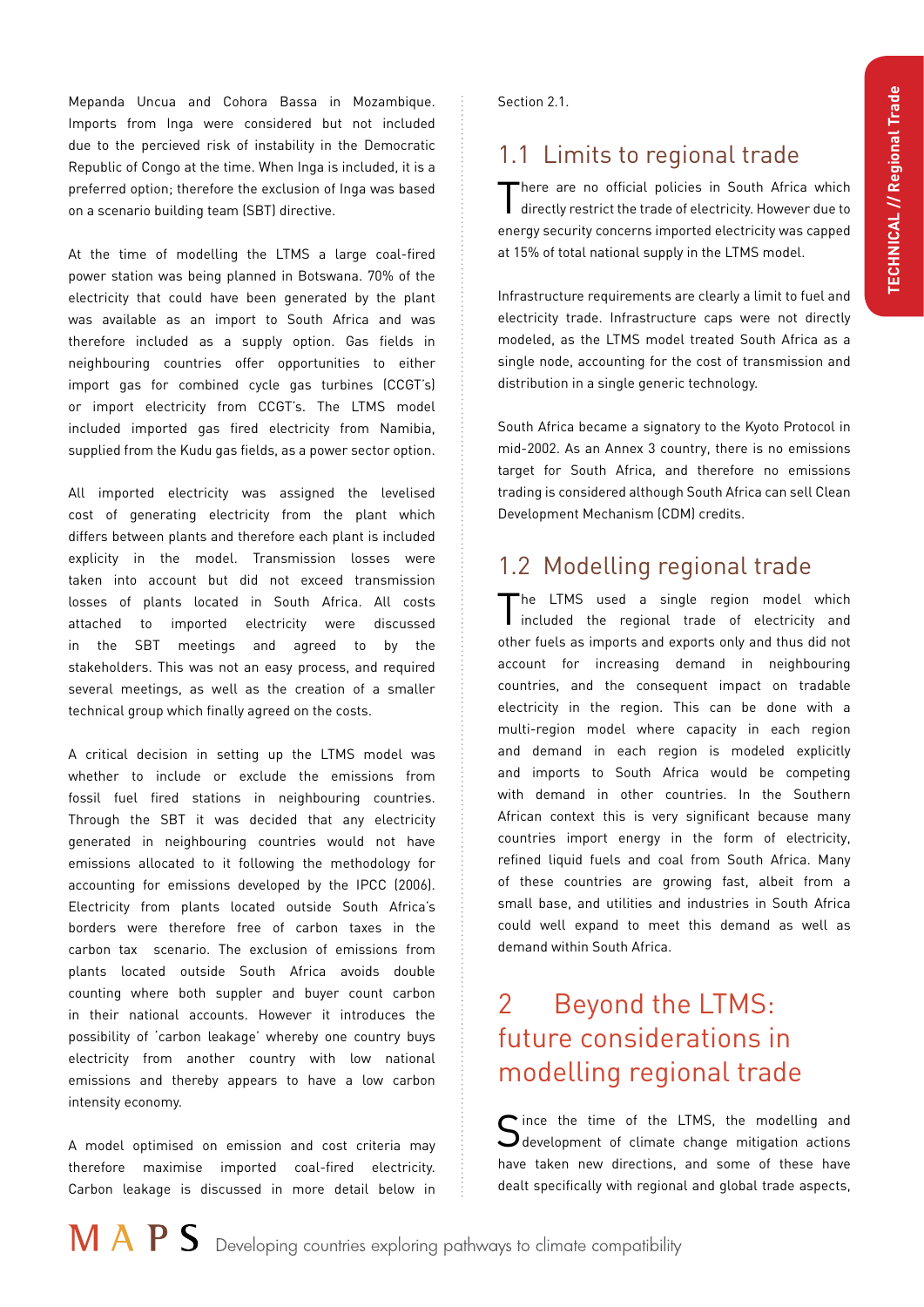particularly the issues of carbon leakage, embodied emissions and trade in carbon smart goods. These are briefly discussed below and are broadly applicable to analyses and models that aim to expand their scope beyond purely territorial emissions.

## 2.1 Carbon leakage

arbon leakage has been defined generally by the IEA  $\overline{\phantom{a}}$  as follows:

*"Carbon leakage is defined as the increase in emissions outside a region as a direct result of the policy to cap emissions in this region", (Reinaud, 2008)*

and more mathematically by the Intergovernmental Panel on Climate Change as follows,

*"Carbon leakage is defined as the increase in CO*<sup>²</sup> *emissions outside the countries taking domestic mitigation action divided by the reduction in the emissions of these countries.", (IPCC, 2007)*

Fundamentally this amounts to the law of unintended consequences in action and is probably an inevitable outcome of the wide-ranging, integrated and complex policies and interventions necessary to mitigate climate change across the economies of the globe.

The primary reason for carbon leakage is that given the difficulties in reaching consensus in climate change negotiations and the diverse stages of development of the world's economies, countries have different climate change mitigation commitments and some have none at all. Thus a rise in fossil fuel prices caused by mitigation actions in a country with ambitious targets may, for instance, quickly displace production to a country with less stringent regulations, leaking the carbon to that country. The new producer may be less efficient and transport emissions may rise and so net GHG emissions per unit consumption may increase. Similarly, it's been surmised that if widespread mitigation is initially successful and demand for fossil fuel from developed countries drops then a drop in price will likely drive up consumption in developing economies (IPCC, 2007).

Following the adoption of the Kyoto Protocol a number of modelling studies estimated probable carbon leakage from developed nations of 10 - 20% while the results for one study ranged as high as 130% implying a net increase in emissions. The counter argument has been that a mitigation strategy leading to high carbon leakage would

necessarily target energy intensive industries that are mobile, e.g. smelters for instance, instead of less mobile sectors such as power production or domestic consumption. It has been argued that in practice such a policy would be unlikely and that most countries have and will act to adjust policy to limit carbon leakage (IPCC, 2007).

In the event it appears difficult to tease out the historical effects of climate change mitigation on production displacement as shown by an IEA analysis of the impact of emissions trading schemes (ETS) on the European aluminium industry (Reinaud, 2008). It is reported that at this time 85% of the EU's aluminium supply came from 8 outside countries including Russia, Mozambique, Brazil and South Africa. Furthermore that there was no new production capacity being planned and some smelters had closed. Indications were however that this situation was already unfolding in 1999 before the existence of emissions caps, due to high European power prices and high labour costs. There are of course many drivers of shifts in the site of production and as found by Reinaud, this complicates carbon leakage analysis.

*"The study of the impacts of the EU ETS on competitiveness is, and will remain plagued by the difficulty to establish the counterfactual, i.e., what would have happened in the absence of a CO² cost: how does one detect, in the rapid industrial production growth outside the EU, the actual effect of an ambitious climate policy in the EU?", (Reinaud, 2008)*

Notwithstanding this, policy to reduce carbon leakage from the EU in energy intensive industries has been mooted in two forms:

- **'free allocations'** of uncapped electricity for industries where electricity constitutes a high proportion of production costs.
- • **'carbon equalisation system'** for imports which would equal the carbon playing field for energy intensive imports.

Hence probably the most useful role of modelling in understanding the carbon leakage issue is to highlight the possible ill effects of proposed policies that do not take the possibility of carbon leakage into account, for instance the crude 'shotgun' policy approach targeting all sectors and industries with punitive taxes.

In the South African situation carbon leakage scenarios are easy to envision, Southern Africa being a cluster of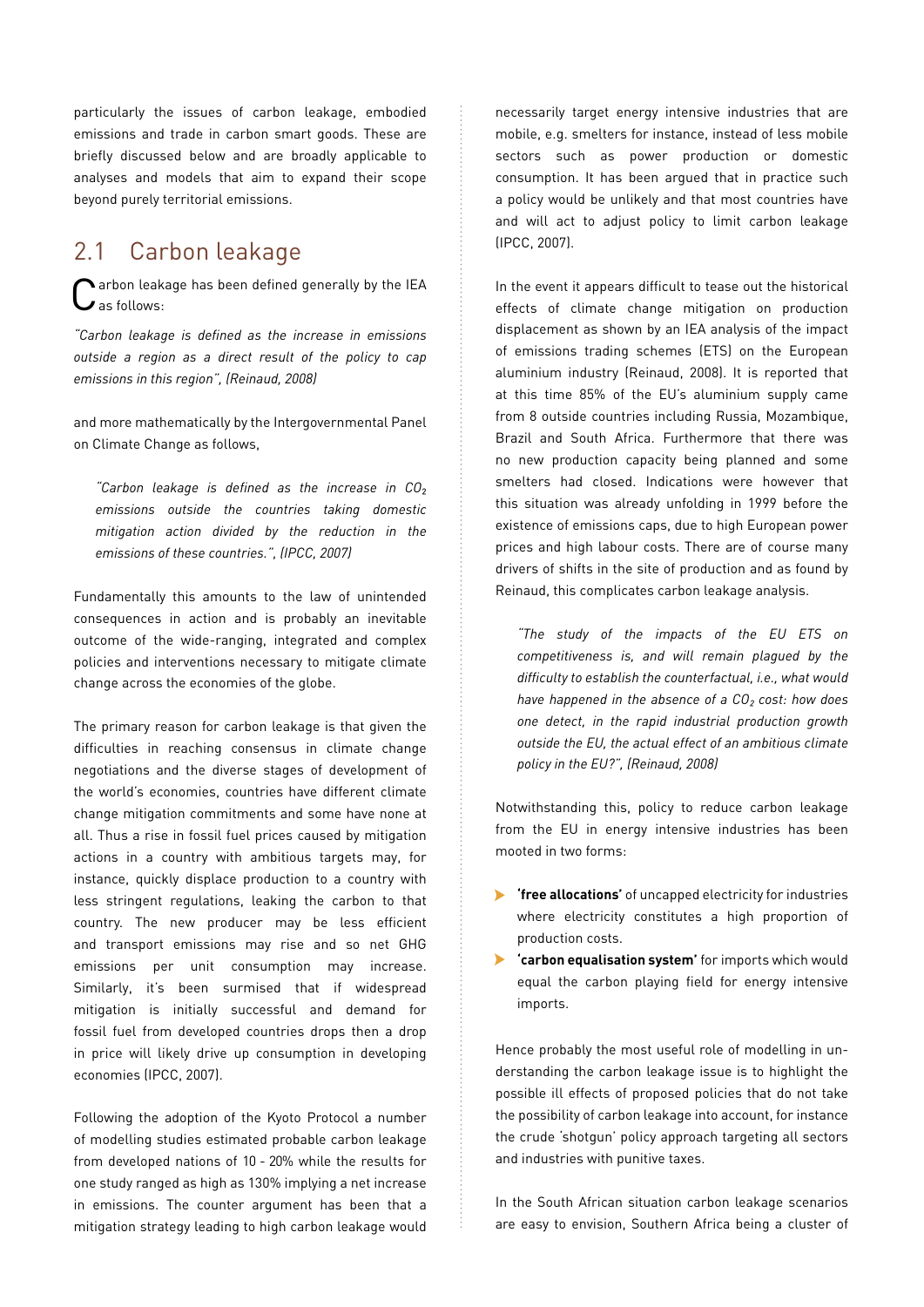developing economies with South Africa a relatively highly industrialised kingpin and many of its neighbours growing rapidly from a low base. Smelters in particular could move to neighbouring countries and make the long term supply contracts critical to this industry with exactly the same utility, Eskom, who is the dominant supplier in the region. The wealth of gas reserves in Mozambique make it a particularly attractive site for energy intensive industries. Botswana's coal reserves would be increasingly attractive to the synthetic fuel and chemicals giant Sasol should an unfavourable regulatory environment unfold for them. Indeed, as discussed above, these reserves formed the basis of the planned Mmamabula project to build a 1200 MW coal-fired power station to supply South Africa at the time of the LTMS, illustrating that in a regional context carbon leakage from the power sector is quite possible. In the end energy security issues may however well have militated against this project and the argument that electrical power supply is largely immobile is perhaps demonstrated by this case.

Given the growing attention to carbon leakage and carbon trade flows it seems reasonable that the original LTMS decision not to account for emissions from imported power would be reviewed in current scenario modelling exercises. As will be discussed below a literature is emerging that advocates a calculation of 'consumption' emissions as a complement to 'production' emissions so that the linkages between regions is better understood from the published country data.

# 2.2 Consumption versus production calculation of GHG emissions

The most commonly used method for *CO*<sub>2</sub><br>accounting called production-based or territorial accounting develops an inventory of the  $CO<sub>2</sub>$  emitted within a country. This is the standard method advocated by the IPCC. It has been argued that while this method can be used to estimate the environmental impacts of the production and consumption activities within a specific country, it cannot easily be used to examine the effect of changing global production, trade and consumption patterns on the environment. Neither is it possible to use this method to analyse carbon leakage or the impact of the structure of trade relations between

developing and industrialised coutries on the issue of equitable responsibility for emissions (Bruckner, Polzin, & Giljum, 2010).

A study published in the Proceedings of the National Academy of Sciences (Peters, Minx, Weber, & Edenhofer, 2011) indicates that, "a significant and growing share of global emissions are from the production of internationally traded goods and services". These were estimated to have increased from 4.3 Gt CO<sub>2</sub> in 1990 (20% of global emissions) to 7.8 Gt *CO*<sub>2</sub> in 2008 (26%). Thus the net emission transfers via international trade from developing to developed countries was estimated to have increased from 0.4 Gt *CO*<sub>2</sub> in 1990 to 1.6 Gt *CO*<sub>2</sub> in 2008, exceeding the Kyoto Protocol emission reductions. The authors note that by virtue of the IPCC reporting standard specifying strictly territorial emissions, many developed countries have reported their emissions to have stabilised. Their results however indicated that the net emissions associated with consumption in many developed countries have rather increased with a large share of the emissions originating in developing countries. This is evident from Figure 2 below which shows the results of one analysis.

The countries at the two extremes in this analysis reflect the effect of the carbon intensity of the power sector in those countries, France being low and South Africa high. China by virtue of its enormous exports would also be expected to show a large difference in production and consumption based calculation of *CO*<sup>²</sup> . At present these studies are being used to show that the net *CO*<sup>²</sup>  $CO<sub>2</sub>$  emissions associated with consumption in some developed countries claiming to have reduced emissions, have rather increased. Why such analyses are of interest to a developing country like South Africa is due to the possible emergence of 'carbon equalisation' systems for imports to the EU, as alluded to in the section above, which would equal the carbon playing field for energy intensive imports. South Africa's ranking as an exporter of carbon in its goods may vary in the literature but will feature prominently in any comparative study because of heavily coal reliant power production. The popularisation of consumption based accounting and the natural progression to policy influenced by it is therefore a highly significant phenomenon for South Africa and countries like it and should form part of the broader climate change initiatives there.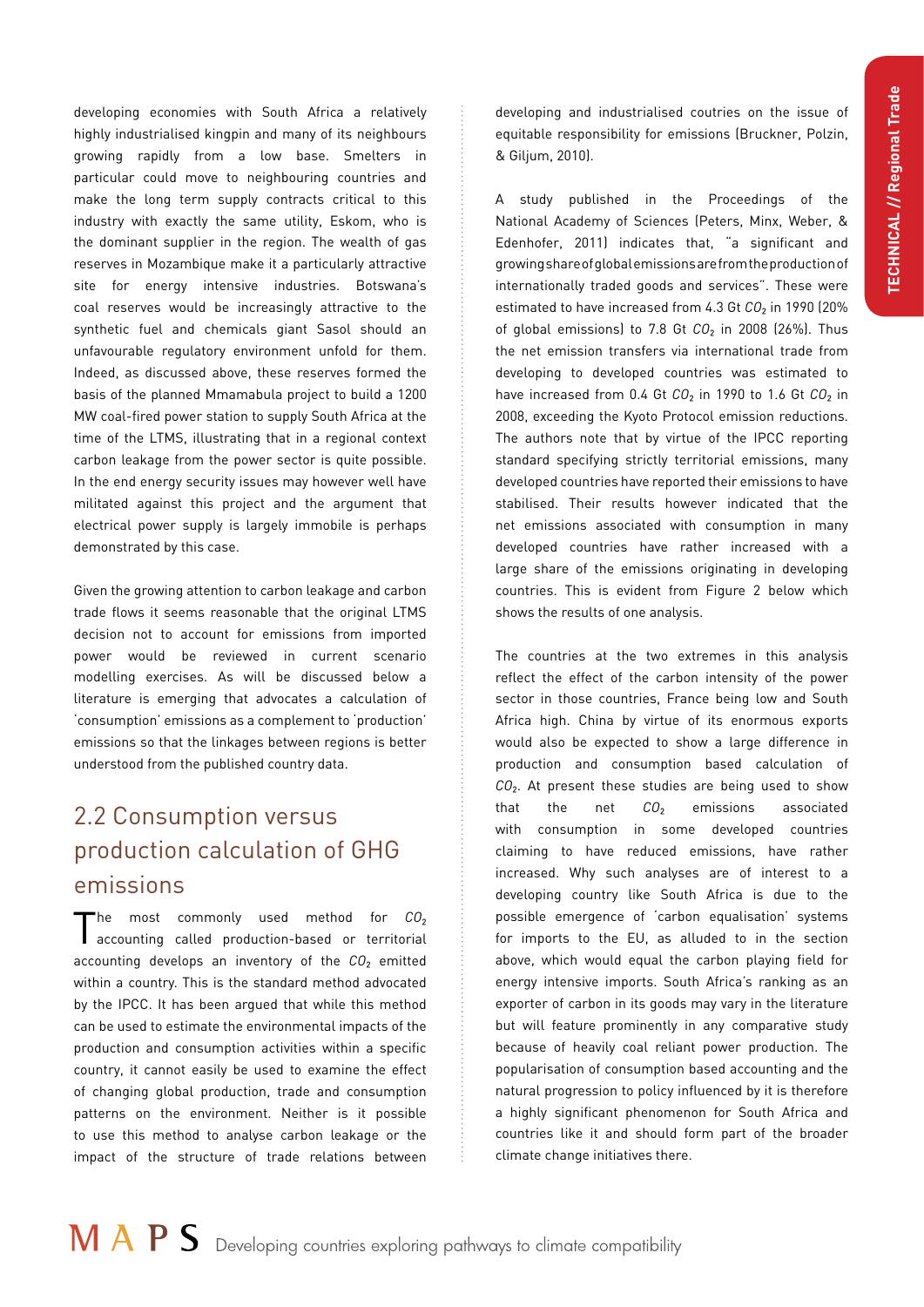The emissions arising from the production of a good that is imported or exported are known as the "emissions embodied in trade" or "embodied emissions". A 'consumption' based calculation of GHG emissions would, in simple terms, take these into account as follows (Boitier, 2012):

#### **GHGcons = GHGdcons - GHGexp + GHGimp**

| GHGcons:  | National GHG emissions                           |
|-----------|--------------------------------------------------|
| GHGdcons: | GHG emissions from domestic final<br>consumption |
| GHGimp:   | GHG emissions embodied in imports                |
| GHGexp:   | GHG embodied in exports                          |

Determining these aggregate quantities is however challenging because this requires the modeller to profile inter-industry and inter-country trade relationships (Bruckner, Polzin, & Giljum, 2010). The most common methodology for accomplishing this is the analysis of so-called input output (IO) tables which express the structure of an economy in terms of its inputs, its various sectors and the nature of the outputs from those sectors (Bruckner, Polzin, & Giljum, 2010). The analysis tracks all financial transactions between industrial sectors and consumers within an economy. It is possible to assign an environmental impact to

these financial transactions by adding environmental information, such as greenhouse gas emissions to each sector which is termed an environmentally extended input-output model. This tracks the flow of environmental impacts along supply and production chains. Input and output models have been developed along three basic designs as follows (Sato, 2012):

**Single-Region Input-Output (SRIO)** models calculate the emissions associated with the total demand (including household, government and capital investment) in a single country, accounting for the embodied carbon in trade with the rest of the world. This model aggregates the rest of the world into one region and so assumes that the same technology is applied to production both home and abroad.

**Bilateral Trade Input-Output (BTIO)** models also consider the emissions associated with the total demand of one country, but decompose trade by trading partner and apply country specific emission factors.

**Multi-Regional Input-Output (MRIO)** models discriminate between imports which are directed towards 'final consumption' and those directed towards 'intermediate consumption' (i.e. for the

#### FIGURE 2:

## **EFFECT (%) ON THE TOTAL NATIONAL EMISSIONS OF SELECTED COUNTRIES OF A CONSUMPTION BASED CALCULATION (THE CARBON TRUST, 2011)**



Note 1: Includes CO<sub>2</sub> emissions from production, process, transport and houshold sources only (27Gt in 2004); excludes non-CO<sub>2</sub> emisions due to land-use-change.

Note 2: Based on an MRIO (multi-region input/output) model allocating emissions to regions of consumption. Source: Carbon Trust Analysis; CICERO/SEI/CMU GTAP7 MRIO Model (2004).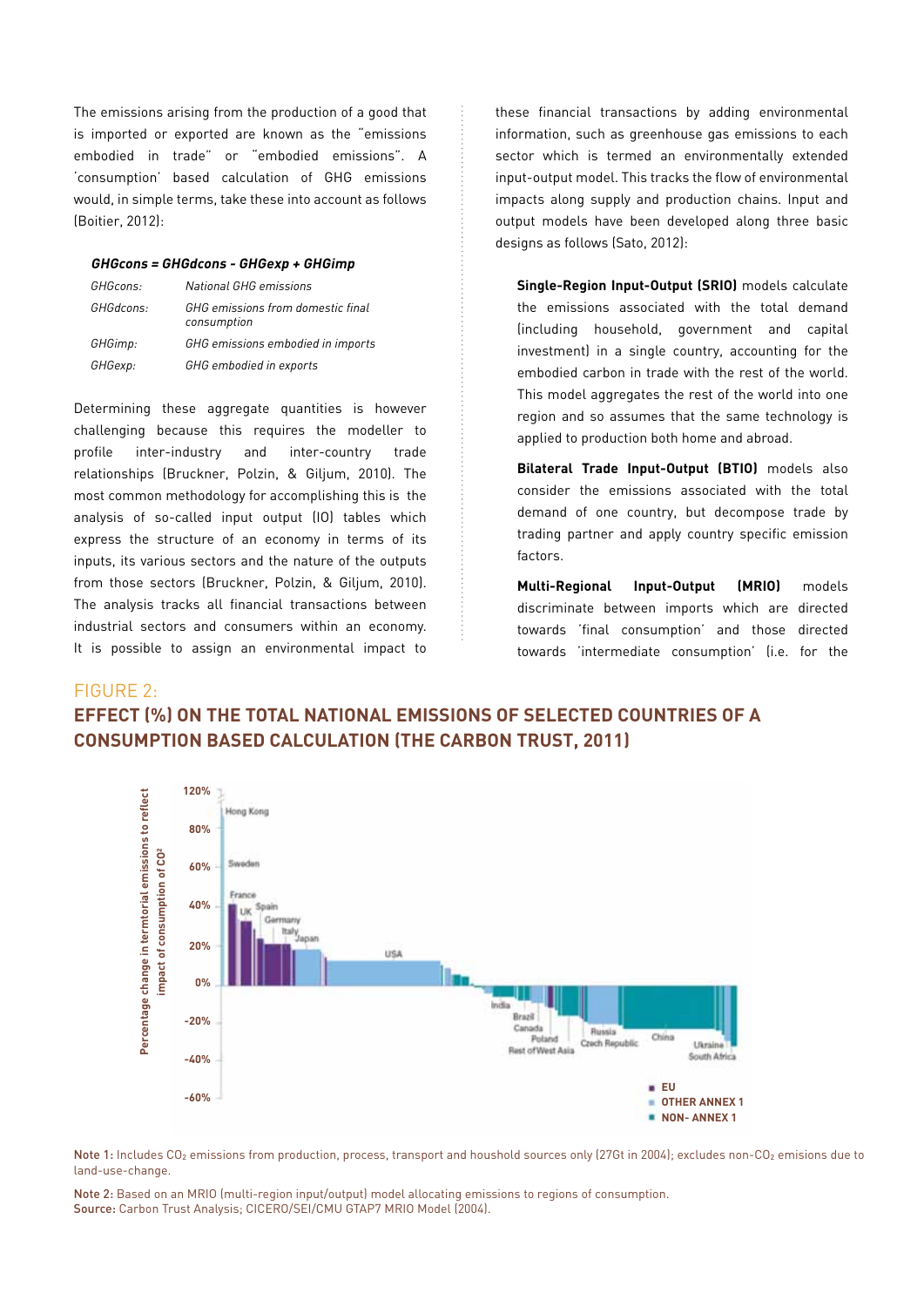production of export goods). The intention is to capture re-exports and thus the analysis is in theory truly multi-regional, allocating imported and exported carbon to all trading partners.

Computational General Equilibrium (CGE) models have also been used to model emissions on a consumption basis (Sato, 2012). Multi-regional Input Output (MRIO) models seem to be emerging as the favoured approach with input output modelling in general becoming more widespread since the development of the World Input Output Database (http://www.wiod.org) by the European Commission which to some extent ameliorates the data challenges implicit in these models. The WIOD databases provide detailed data on trade and GHG emissions for 41 countries and 35 economic sectors (Bruckner, Polzin, & Giljum, 2010).

While advances have been made on the data challenges MRIO has been described as a "minefield for practitioners desiring fairly accurate numbers". Problems cited include data and computational requirements, the lack of transparency, as well as the numerous sources of uncertainty involved in MRIO analysis (Sato, 2012). Given these difficulties it has generally been proposed by those active in the field that consumption based calculations are a complementary method to standard IPCC production based accounting and not a substitute.

# 2.3 GHG implications of trade in carbon smart technologies

The above discussion suggests that emerging concerns about embodied emissions might cause climate change mitigation to radically reverse the growth in global trade. Indeed, transport emissions can be a substantial, even dominant portion of the carbon footprint of a good. Trade can however assist mitigation as follows:

- • Imported goods can have a lower carbon footprint than what could be manufactured locally even if accounting for transport emissions particularly if the local power pool is energy intensive.
- Trade in so-called 'carbon smart' technologies is a necessary feature of mitigation strategies. A very basic example of such a technology would be wind turbines but there are many examples across sectors, of technologies that are either offer relative efficiency or produce power with low GHG emissions.

The detailed modelling of the outcomes of policy that takes these two factors into account, for instance tariff exemptions, would tend to be very data intensive as specific data for many products would be required. The implementation of policy amounts to the selective liberalising of trade, but is itself problematic as shown in Figure 3 below (Cho, 2010), the environmental benefits from such goods arising in either their production, consumption, disposal or a combination of these thus requiring sophisticated assessment systems.

Clearly, South Africa with its carbon intensive power pool would stand to gain more in terms of GHG mitigation from carbon smart technologies than most countries. Likewise import substitution would likely have a dilute or GHG increasing effect and so protectionism would be unlikely to have mitigation potential. Given these circumstances, future studies aiming to inform policy would likely attempt to model potential benefits and the economic trade-offs.

## FIGURE 3: **CHALLENGES TO POLICY – THE DIVERSE NATURE OF CARBON-SMART GOODS (CHO, 2010)**



# 2.4 Considerations in the trade of biofuels

Many countries have adopted biofuel targets as mitigation strategies. The case of Brazil has illustrated that sustained market penetration of, for example, ethanol as a blend or option with fossil fuel gasoline is feasible. Clearly when plant oils or plant derived alcohols are used as fuel in a combustion engine, *CO*<sup>²</sup> is emitted but this is in a sense recycled by the next crop that absorbs an equivalent mass of carbon from the atmosphere. The process is therefore approximately carbon neutral. When fossil fuel is combusted on the